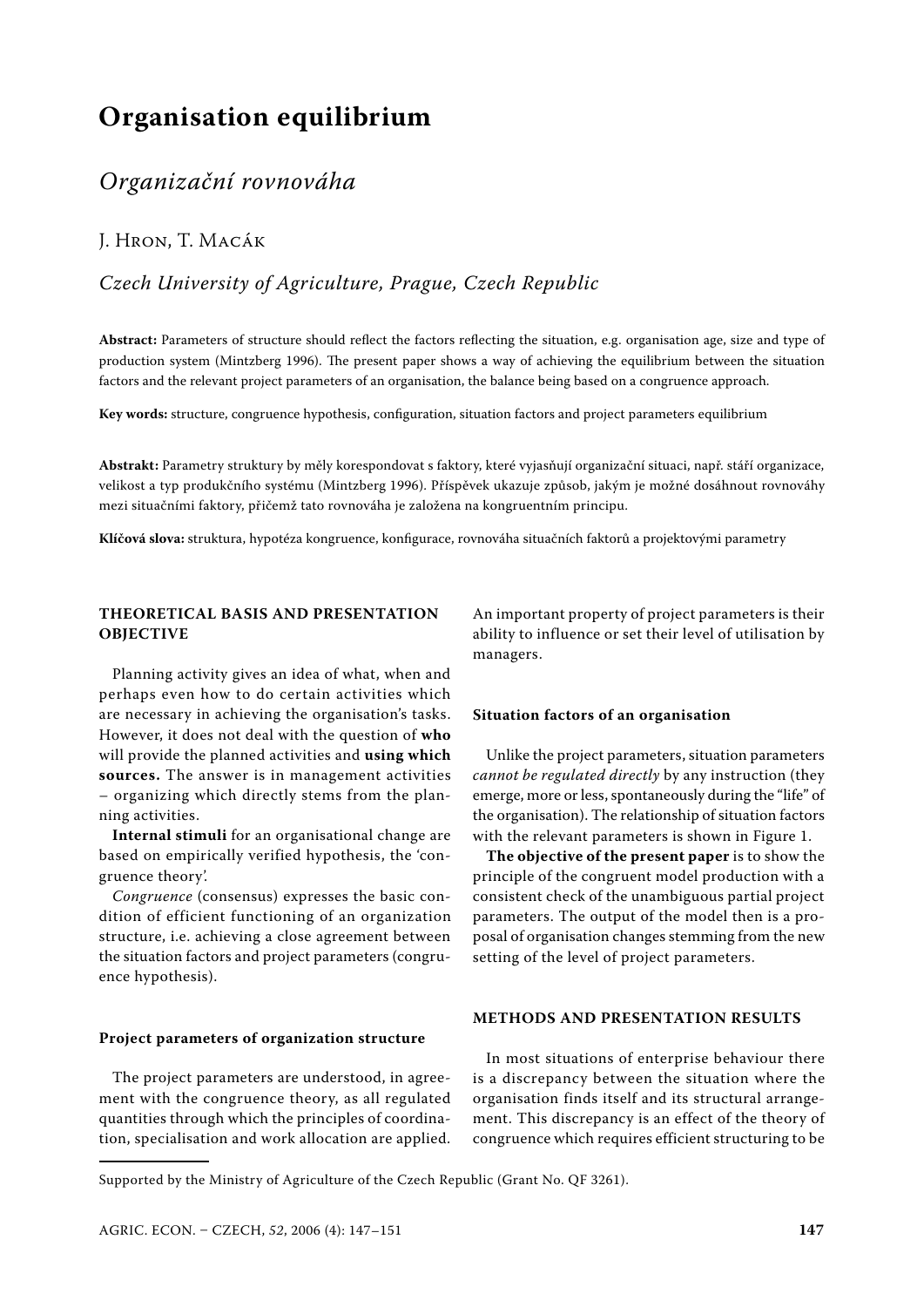

Figure 1. Relationship of situation factors and relevant project parameters

in harmony with the value of the aggregated organisation parameter and its corresponding situation. To judge the discrepancy thereby emerged it is necessary to quantify the value of the deviation between the required level of the given project parameter and its actual level. To quantify the deviation it is first necessary to express the value of the compared constants, i.e. the concrete situation factor and a complex project parameter.

Figure 2 shows a situation where the project parameter serving the organisation's technical system

(the position of the aggregated project parameter in response to the situation factor being represented by point OS – organisation structure) has been over designed. The ideal situation is when the enterprise situation position is on the chart's side diagonal, i.e. when the level of the organisation's technical system is in agreement (equilibrium) with its expertise, formalisation and definition. A certain discrepancy between these constants is tolerated. The tolerance imagination is represented in the figure in the form of the width of the confidence interval. That means



Figure 2. Organization equilibrium of the selected situation factor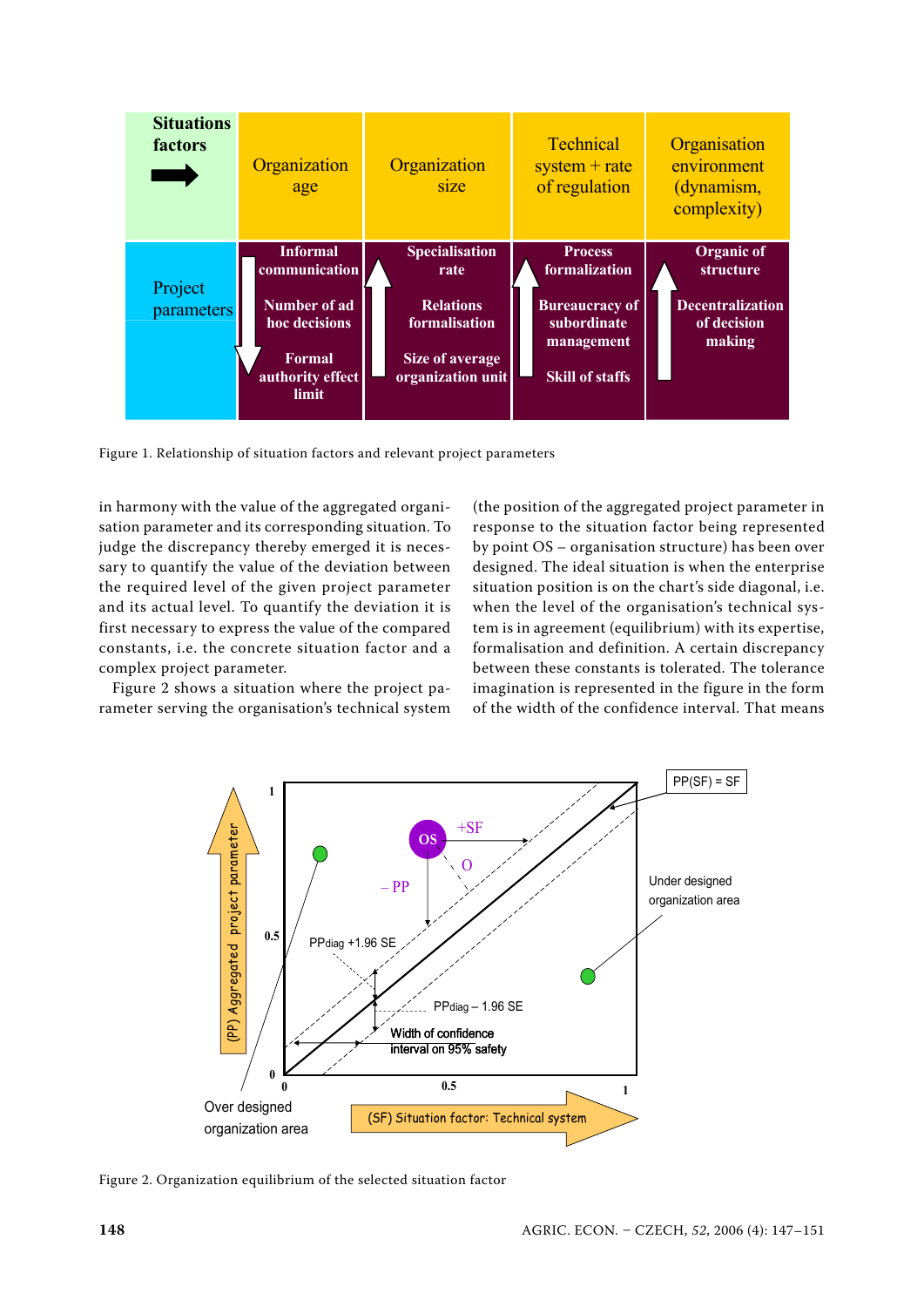that in the case of the organisation's position represented by the point OS within the 95% interval of congruent reliability, it can be assumed that in 20% of the measurements of the value of the technical system with only one incidence of a failure there will be an inadequate response from the side of the structure safety parameter. The Student's *t-* division of probability with the compensatory  $t_{0.025}$  is set by the conclusive deviation of a half of the width of the congruent reliability area from the side diagonal of the chart. This conclusive deviation SE is determined from the relationship:

$$
SE = t_{0.025} \frac{s}{\sqrt{n}} \tag{1}
$$

Where:

*s* = selective standard deviation;

- $n =$  quantity of registered congruent failures over the past period.
- *PP<sub>diag</sub>* = diagonal value of the project parameter, for which it holds:

$$
PP_{diag} = SF \tag{2}
$$

Depending on the degree of freedom – the minimum of the necessary information (i.e.  $n - 1$ ), it is possible, from the Student's division of probability, to set the value of the compensation coefficient  $t_{0.025}$ , and substitute it into the relationship for the determination of the width of the congruent reliability bracket. If the reliability bracket is exceeded, i.e. the state of the project parameter

$$
PP > PP_{diag} + t_{0.025} \frac{s}{\sqrt{n}}
$$

then the subject finds itself in the situation of organisation structure over-designed. Such an excessive reserve results in wasting the financial and human resources, without the possibility of justification of such marginal expenses by the need of greater security in providing the coordination function. Coordination thereby becomes the organisation's target rather than its need of existence.

If the reliability bracket is not reached, i.e. the state of the project parameter

$$
PP < PP_{diag} - t_{0.025} \frac{s}{\sqrt{n}}
$$

then the subject finds itself in the situation of organisation under-designed. Such an underestimation of the structure's coordination and adaptation ability results in the long run in the organisation dysfunction and in the ultimate case in its functional liquidation.

The following illustrative method shows the application of organisation equilibrium. The level of the technical system and the corresponding project parameters is disaggregated into its elements.

In order to be able to compare the separate criteria of different constants, their (absolutely or nominally) measured values must be transferred on the common basis. Here the basis is made up of the interval of values from 0 to 1. The higher values indicate a more serious influence of the attribute, in other words a need of higher resource investment into the given category of the source parameter. After coordinating the values with the individual constants, it is necessary to set the values of the relative factors' intensities. These intensities represent a sort of "weights" of importance of the individual factors. Their values with situation factors are determined in the ratios of the relative values of the resources spent, in other words in the cost-rate ratios of individual elements of the organisation output (Table 1).

The aggregated project parameter *PP* and the level of situation factor *S*F are determined by the valuable sum of their partial values with relevant stress.

$$
PP = \sum_{i=1}^{3} PP_i \times v_i \tag{3}
$$

$$
SF = \sum_{j=a}^{c} SF_j \times v_j \tag{4}
$$

After substituting the values from Table 1 into the formulae (3) and (4), it follows:

| Criterion     | Aggregated project parameter (PP) |                                             |                 | Situation factor $(SF)$ – technical system |                                   |                         |
|---------------|-----------------------------------|---------------------------------------------|-----------------|--------------------------------------------|-----------------------------------|-------------------------|
|               | process<br>formalization          | bureaucracy<br>of subordinate<br>management | skill of staffs | rate<br>of system<br>regulation            | technical<br>system<br>complexity | processes<br>automation |
|               | $PP_{1}$                          | $PP_{\alpha}$                               | $PP_{3}$        | SF                                         | $SF_h$                            | $SF_c$                  |
| Value         |                                   | 0.75                                        |                 | 0.75                                       | 0.25                              | 0.75                    |
| <b>Stress</b> | $0.4 = \nu$ ,                     | $0.3 = v_0$                                 | $0.3 = v_2$     | $0.3 = va$                                 | $0.4 = v h$                       | $0.3 = \nu c$           |

Table 1. Organisation constants values and their intensity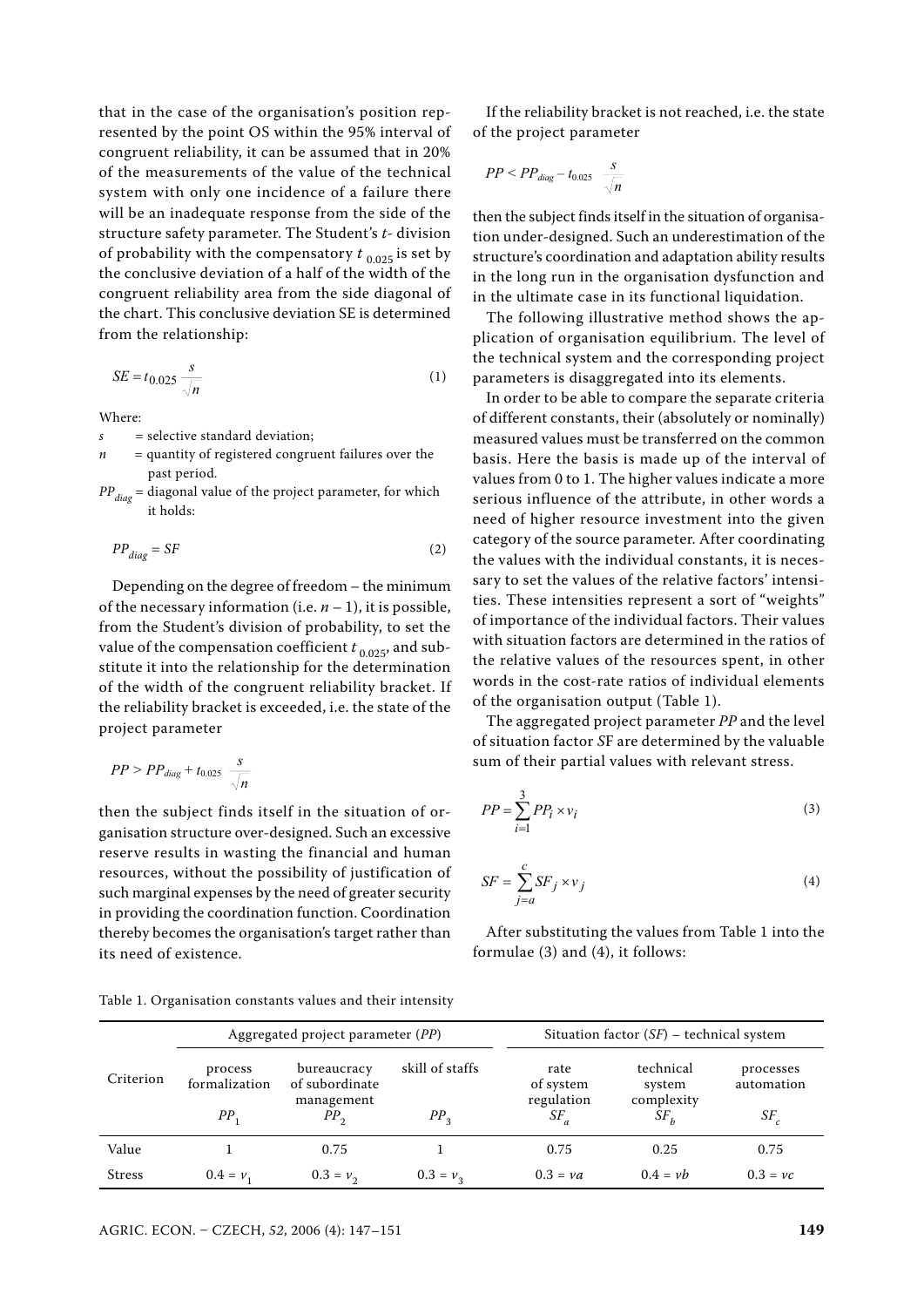$$
PP = 1 \times 0.4 + 0.75 \times 0.3 + 1 \times 0.3 = 0.925
$$
  
SF = 0.75 × 0.3 + 0.25 × 0.4 + 0.25 × 0.3 = 0.4

Now we must characterize the disharmony of the project parameter congruence with the situation factor. The absolute deviation *AO* is used, expressing the absolute difference of the two factors of organisation. The geometrical character of the congruence disharmony represents the shortest distance of the position of the point of organisation structure *OS* from the side diagonal (Figure 2). The geometrical form of offset is called the congruent deviation and it can be obtained by the division of the absolute deviation by the square root of two.

$$
AO = SF - PP = 0.4 - 0.925 = -0.525 \tag{5}
$$

*o*: *SF* − *PP* = *AO* = 
$$
\sqrt{2o}
$$
 ⇒  
\n⇒  $o = \frac{BS - UZ}{\sqrt{2}} = \frac{AO}{\sqrt{2}} = -0.3712$  (6)

Now we have to determine the new setting of the partial values of the project parameter elements so that its composition value is in harmony with the aggregated value of the technical system. There are two possible ways of solving the problem:

- 1. To construct two sets of equations and following the substitution for the two unknown values, the set it transformed into an equation of one unknown.
- 2. Analytical expression of individual components of the project parameter depending on the technical system and the intensities of the importance of separate *PP* components:

$$
PP = f(SF, v_1, v_2, v_3)
$$
\n<sup>(7)</sup>

In the latter, a set of three equations is written of which expressions for separate PP factors are expressed explicitly in harmony with the organisation balance:

(1) 
$$
PP_1 : PP_2 : PP_3 = v_1 : v_2 : v_3
$$
 (8)

$$
(2) \tPP = SF \t(9)
$$

(3) 
$$
SF = v_1 \times PP_1 + v_2 \times PP_2 + v_3 \times PP_3
$$
 (10)

Solving the set of equations will bring the values of project parameters sought:

$$
PP_1 = \frac{SF}{v_1 + \frac{v_2^2}{v_1} + \frac{v_3^2}{v_1}}
$$

$$
PP_2 = \frac{SF}{v_2 + \frac{v_1^2}{v_2} + \frac{v_3^2}{v_2}}
$$
  
\n
$$
PP_3 = \frac{SF}{v_3 + \frac{v_1^2}{v_3} + \frac{v_2^2}{v_3}}
$$
\n(11)

After substituting the values into formulae (11), new values of the project parameter components are obtained:

$$
PP_1 = 0.4706 \ PP_2 = 0.3529 \ PP_3 = 0.3529
$$

Verification:

$$
PP = 0.4 \times 0.4706 + 2 \times (0.3 \times 0.3529) = 0.4 = SF
$$

#### **DISCUSSION AND CONCLUSIONS**

The necessity of a change of the organisational setting of parameters responds in inverse proportion to the positive trend of the growing productivity of an organisation. That is why it can be noted that the most favourable circumstances for the "testing" of a newly established organisation measure in an organisation are in a situation when there are evident weaknesses in its strategic regions of coordinating policy. Paradoxically, the process of introduction or setting the new level of organisation factors is welcome in a firm which has realised its unfavourable development in its efforts to eliminate the systems congruence errors. Unfortunately, such a subject has much less potential for the production of new successful organisation innovations as a result of the existence of unsuitable pre-conditions. Such absence of suitable conditions for the establishment of a concept of a positive organisation change is not due to the unwillingness of the workers to innovate but by the situation in which they found themselves due to the unfavourable development of the organisation situation. The employees of a firm in a bad economic situation must spend most of their energy to keep the organisation on the market and they do not have enough time to generate new positive changes nor have they enough financial resources. On the other hand, the best ideas emerge unexpectedly often in a situation of a poor economic result which has culminated in a firm's crisis. The workers are under stress and they often do their very best under such circumstances. The analysis of the obstacles of the creation and implementation of an organisation innovation of business activities has revealed that a resistance